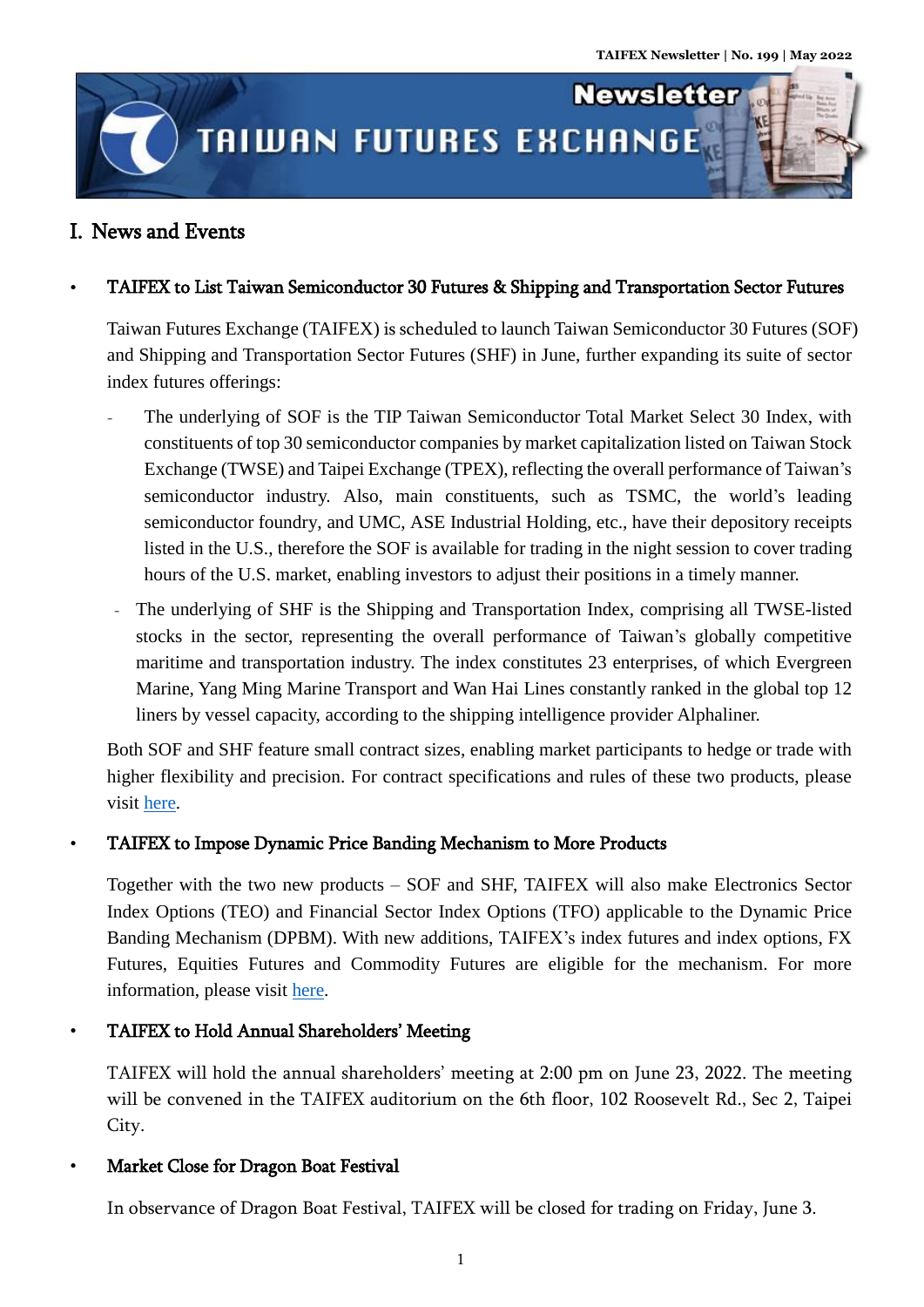.<br>Titul

ı,

# II.Statistics

# TAIFEX Trading Volume

| Contract                                  | <b>Ticker</b><br>Symbol | <b>Monthly Volume</b> |              |                   |       | <b>YTD Volume</b>  |              | <b>ADV</b>       | Month-End      |
|-------------------------------------------|-------------------------|-----------------------|--------------|-------------------|-------|--------------------|--------------|------------------|----------------|
|                                           |                         | Apr 2022              |              | Apr 2021          |       | <b>Apr 2022</b>    |              | Jan-Apr          | O <sub>I</sub> |
|                                           |                         |                       |              |                   |       |                    |              | 2022             | Apr 2022       |
|                                           | <b>TX</b>               | 3,268,248             | 11.2%        | 3,112,623         | 9.9%  | 13,329,493         | 11.0%        | 177,727          | 82,499         |
|                                           | <b>MTX</b>              | 5,961,780             | 20.5%        | 4,740,512         | 15.1% | 23,809,180         | 19.6%        | 317,456          | 62,722         |
|                                           | TE                      | 62,519                | 0.2%         | 66,465            | 0.2%  | 208,179            | 0.2%         | 2,776            | 2,624          |
|                                           | <b>ZEF</b>              | 93,476                | 0.3%         |                   |       | 325,321            | 0.3%         | 4,338            | 2,857          |
|                                           | TF<br>ZFF               | 66,318<br>28,306      | 0.2%<br>0.1% | 36,668            | 0.1%  | 174,164<br>68,841  | 0.1%<br>0.1% | 2,322<br>918     | 2,537<br>733   |
|                                           | <b>XIF</b>              | 3,045                 | 0.0%         | 4,853             | 0.0%  | 12,266             | 0.0%         | 164              | 166            |
|                                           | <b>GTF</b>              | 557                   | 0.0%         | 2,702             | 0.0%  | 4,037              | 0.0%         | 54               | 105            |
| <b>Index Futures</b>                      | G2F                     | 1,747                 | 0.0%         | 10,475            | 0.0%  | 7,589              | 0.0%         | 101              | 129            |
|                                           | T5F                     | 73                    | 0.0%         | 1,307             | 0.0%  | 747                | 0.0%         | 10               | 12             |
|                                           | TJF                     | 1,638                 | 0.0%         | 2,288             | 0.0%  | 10,512             | 0.0%         | 140              | 121            |
|                                           | <b>SPF</b>              | 2,588                 | 0.0%         | 2,176             | 0.0%  | 14,288             | 0.0%         | 191              | 403            |
|                                           | <b>UDF</b>              | 72,933                | 0.3%         | 42,433            | 0.1%  | 343,345            | 0.3%         | 4,578            | 1,560          |
|                                           | <b>UNF</b>              | 93,835                | 0.3%         | 66,881            | 0.2%  | 455,355            | 0.4%         | 6,071            | 4,491          |
|                                           | <b>BTF</b>              | 659                   | 0.0%         | 1,634             | 0.0%  | 1,657              | 0.0%         | 22               | 20             |
|                                           | E4F                     | 2,146                 | 0.0%         | 1,080             | 0.0%  | 5,692              | 0.0%         | 76               | $\mathbf{3}$   |
|                                           | F1F                     | 5,033                 | 0.0%         | 5,496             | 0.0%  | 27,842             | 0.0%         | 371              | 224            |
| <b>Index Options</b>                      | <b>TXO</b>              | 14,795,659            |              | 50.8% 15,987,191  | 50.8% | 63,689,868         | 52.4%        | 849,198          | 419,823        |
|                                           | <b>TEO</b>              | 15,675                | 0.1%         | 6,587             | 0.0%  | 49,944             | 0.0%         | 666              | 2,937          |
|                                           | <b>TFO</b>              | 19,306                | 0.1%         | 8,933             | 0.0%  | 55,812             | 0.0%         | 744              | 3,959          |
| <b>Single Stock Futures</b>               | <b>STF</b>              | 4,519,582             | 15.5%        | 7,245,298         | 23.0% | 18,620,802         | 15.3%        | 248,277          | 495,402        |
| <b>Equity Options</b>                     | <b>STO</b>              | 2,974                 | 0.0%         | 11,588            | 0.0%  | 19,639             | 0.0%         | 262              | 874            |
| Commodities<br><b>Futures and Options</b> | <b>TGF</b>              | 8,375                 | $0.0\%$      | 6,118             | 0.0%  | 27,894             | $0.0\%$      | 372              | 899            |
|                                           | <b>GDF</b>              | 1,724                 | 0.0%         | 2,901             | 0.0%  | 9,147              | 0.0%         | 122              | 560            |
|                                           | <b>TGO</b>              | 3,133                 | 0.0%         | 2,672             | 0.0%  | 9,182              | 0.0%         | 122              | 618            |
|                                           | <b>BRF</b>              | 3,048                 | 0.0%         | 2,260             | 0.0%  | 15,232             | 0.0%         | 203              | 144            |
| <b>ETF Futures</b>                        | <b>ETF</b>              | 56,071                | 0.2%         | 60,368            | 0.2%  | 224,840            | 0.2%         | 2,998            | 12,186         |
| <b>ETF Options</b>                        | <b>ETO</b>              | 4,792                 | 0.0%         | 11,340            | 0.0%  | 20,106             | 0.0%         | 268              | 1,393          |
| <b>FX</b> Futures                         | <b>RHF</b>              | 325                   | 0.0%         | 1,964             | 0.0%  | 2,673              | 0.0%         | 36               | 97             |
|                                           | <b>RTF</b>              | 2,493                 | 0.0%         | 7,320             | 0.0%  | 10,098             | 0.0%         | 135              | 151            |
|                                           | <b>XEF</b>              | 527                   | 0.0%         | 2,319             | 0.0%  | 2,800              | 0.0%         | 37               | 172            |
|                                           | XJF                     | 1,881                 | 0.0%         | 2,282             | 0.0%  | 13,777             | 0.0%         | 184              | 400            |
|                                           | <b>XAF</b>              | 777                   | 0.0%         | 2,764             | 0.0%  | 2,913              | 0.0%         | 39               | 159            |
|                                           | <b>XBF</b>              | 788                   | 0.0%         | 3,792             | 0.0%  | 3,238              | 0.0%         | 43               | 99             |
| <b>FX Options</b>                         | <b>RHO</b>              | $\boldsymbol{0}$      | 0.0%         | $\boldsymbol{0}$  | 0.0%  | 0                  | 0.0%         | $\boldsymbol{0}$ | $\mathbf{0}$   |
|                                           | <b>RTO</b>              | $\boldsymbol{0}$      | 0.0%         | $\mathbf{0}$      | 0.0%  | 0                  | 0.0%         | 0                | $\mathbf{0}$   |
| <b>Total</b>                              |                         | 29,102,031            |              | 100.0% 31,463,290 |       | 100.0% 121,576,473 | 100%         | 1,621,020        | 1,101,079      |